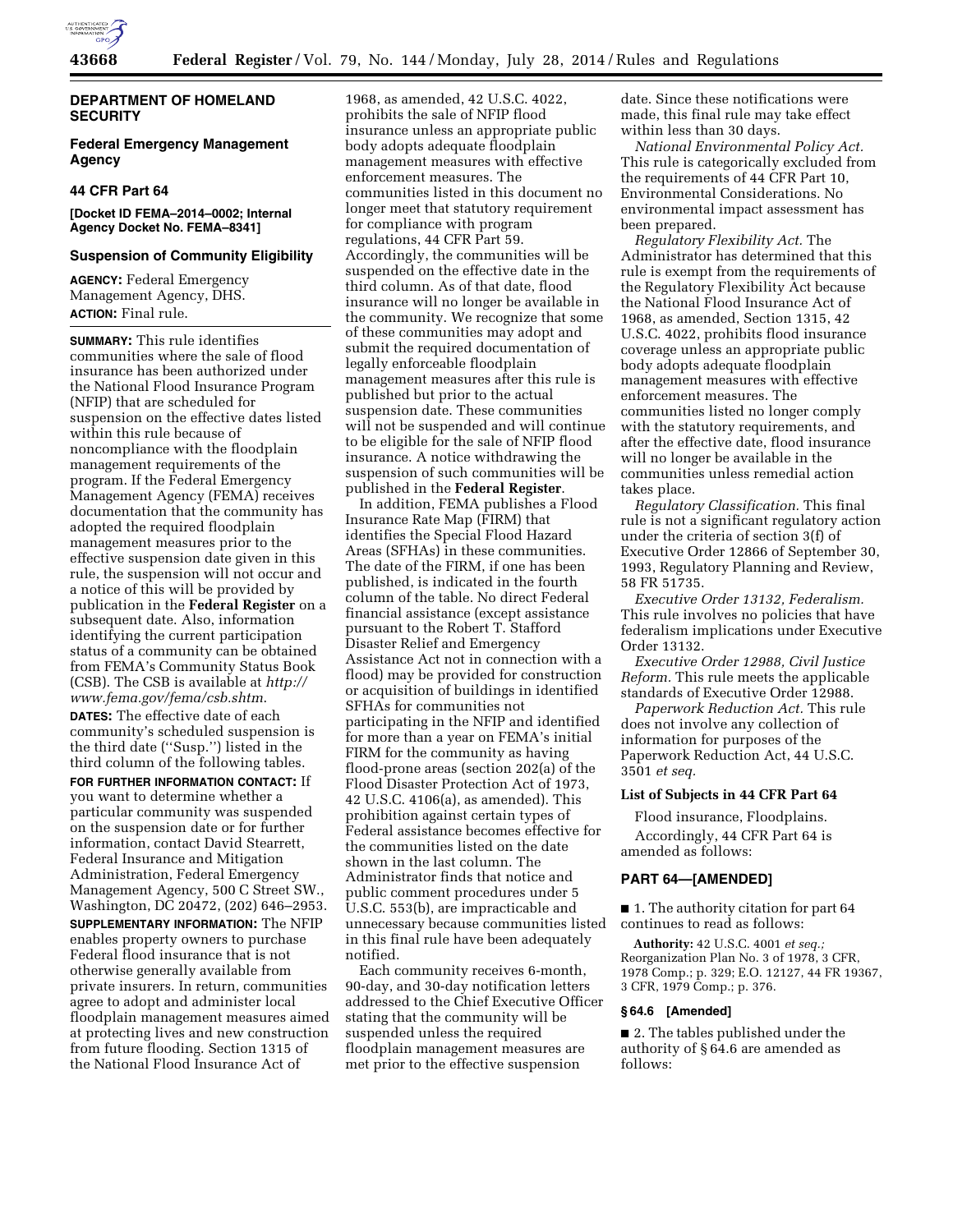| 43669 |  |  |
|-------|--|--|
|-------|--|--|

| State and location                                                                  | Community<br>No. | Effective date authorization/cancellation of sale of flood<br>insurance in community                | Current effective<br>map date | Date certain Fed-<br>eral assistance no<br>longer available in<br><b>SFHAs</b> |
|-------------------------------------------------------------------------------------|------------------|-----------------------------------------------------------------------------------------------------|-------------------------------|--------------------------------------------------------------------------------|
| <b>Region III</b>                                                                   |                  |                                                                                                     |                               |                                                                                |
| Virginia:<br>Bridgewater, Town of,                                                  | 510134           | February 19, 1974, Emerg; December 15, 1983, Reg;                                                   | August 18, 2014               | August 18, 2014                                                                |
| Rockingham County.<br>Mount Crawford, Town<br>of, Rockingham                        | 510224           | August 18, 2014, Susp.<br>July 18, 1975, Emerg; June 5, 1985, Reg; August 18,<br>2014, Susp.        | *do                           | Do.                                                                            |
| County.<br>Rockingham County,<br>Unincorporated Areas.                              | 510133           | July 2, 1974, Emerg; September 29, 1986, Reg; August<br>18, 2014, Susp.                             | do                            | Do.                                                                            |
| <b>Region IV</b>                                                                    |                  |                                                                                                     |                               |                                                                                |
| Florida:                                                                            |                  |                                                                                                     |                               |                                                                                |
| Broward County, Unin-<br>corporated Areas.                                          | 125093           | December 18, 1970, Emerg; October 20, 1972, Reg; Au-<br>gust 18, 2014, Susp.                        | do                            | Do.                                                                            |
| Coconut Creek, City of,<br>Broward County.                                          | 120031           | April 17, 1974, Emerg; April 2, 1979, Reg; August 18,<br>2014, Susp.                                | do                            | Do.                                                                            |
| Cooper City, City of,<br>Broward County.                                            | 120032           | October 18, 1973, Emerg; June 1, 1977, Reg; August<br>18, 2014, Susp.                               | do                            | Do.                                                                            |
| Coral Springs, City of,<br>Broward County.                                          | 120033           | March 16, 1973, Emerg; January 17, 1978, Reg; August<br>18, 2014, Susp.                             | do                            | Do.                                                                            |
| Dania Beach, City of,<br>Broward County.                                            | 120034           | September 8, 1972, Emerg; February 15, 1978, Reg;<br>August 18, 2014, Susp.                         | do                            | Do.                                                                            |
| Davie, Town of,<br>Broward County.                                                  | 120035           | November 10, 1972, Emerg; July 13, 1976, Reg; August<br>18, 2014, Susp.                             | do                            | Do.                                                                            |
| Fort Lauderdale, City of,                                                           | 125105           | November 20, 1970, Emerg; November 3, 1972, Reg;                                                    | do                            | Do.                                                                            |
| Broward County.<br>Hallandale Beach, City                                           | 125110           | August 18, 2014, Susp.<br>September 17, 1971, Emerg; November 24, 1972, Reg;                        | do                            | Do.                                                                            |
| of, Broward County.<br>Hillsboro Beach, Town                                        | 120040           | August 18, 2014, Susp.<br>February 5, 1974, Emerg; April 17, 1978, Reg; August                      | do                            | Do.                                                                            |
| of, Broward County.<br>Hollywood, City of,                                          | 125113           | 18, 2014, Susp.<br>June 4, 1971, Emerg; November 3, 1972, Reg; August                               | do                            | Do.                                                                            |
| Broward County.<br>Lauderdale-by-the-Sea,                                           | 125123           | 18, 2014, Susp.<br>February 21, 1971, Emerg; October 27, 1972, Reg; Au-                             | do                            | Do.                                                                            |
| Town of, Broward<br>County.                                                         |                  | gust 18, 2014, Susp.                                                                                |                               |                                                                                |
| Lauderdale Lakes, City<br>of, Broward County.                                       | 120043           | May 29, 1973, Emerg; December 4, 1979, Reg; August<br>18, 2014, Susp.                               |                               | Do.                                                                            |
| Lauderhill, City of,<br>Broward County.                                             | 120044           | October 27, 1972, Emerg; June 15, 1978, Reg; August<br>18, 2014, Susp.                              | do                            | Do.                                                                            |
| North Lauderdale, City<br>of, Broward County.                                       | 120049           | July 5, 1974, Emerg; April 2, 1979, Reg; August 18,<br>2014, Susp.                                  | do                            | Do.                                                                            |
| Parkland, City of,<br>Broward County.                                               | 120051           | January 13, 1976, Emerg; April 2, 1979, Reg; August<br>18, 2014, Susp.                              | do                            | Do.                                                                            |
| Pembroke Park, Town<br>of, Broward County.                                          | 120052           | July 24, 1975, Emerg; May 1, 1979, Reg; August 18,   do<br>2014, Susp.                              |                               | Do.                                                                            |
| Pembroke Pines, City<br>of, Broward County.                                         | 120053           | October 27, 1972, Emerg; December 15, 1977, Reg; Au-<br>gust 18, 2014, Susp.                        | do                            | Do.                                                                            |
| Plantation, City of,<br>Broward County.                                             | 120054           | October 13, 1972, Emerg; September 15, 1977, Reg;<br>August 18, 2014, Susp.                         | do                            | Do.                                                                            |
| Sunrise, City of,<br>Broward County.                                                | 120328           | May 3, 1974, Emerg; March 15, 1979, Reg; August 18,<br>2014, Susp.                                  | do                            | Do.                                                                            |
| West Park, City of,<br>Broward County.                                              | 120222           | N/A, Emerg; April 25, 2006, Reg; August 18, 2014, Susp                                              | do                            | Do.                                                                            |
| Weston, City of,<br>Broward County.                                                 | 120678           | N/A, Emerg; June 29, 1998, Reg; August 18, 2014,<br>Susp.                                           | do                            | Do.                                                                            |
| South Carolina: Foun-<br>tain Inn, City of,<br>Greenville and                       | 450209           | June 2, 1977, Emerg; June 17, 1986, Reg; August 18,<br>2014, Susp.                                  | do                            | Do.                                                                            |
| Laurens Counties.<br>Greenville, City of,                                           | 450091           | January 15, 1974, Emerg; February 1, 1980, Reg; Au-                                                 | do                            | Do.                                                                            |
| Greenville County.<br>Greenville County, Un-                                        | 450089           | gust 18, 2014, Susp.<br>February 12, 1974, Emerg; December 2, 1980, Reg; Au-                        | do                            | Do.                                                                            |
| incorporated Areas.<br>Greer, City of, Green-<br>ville and Spartanburg<br>Counties. | 450200           | gust 18, 2014, Susp.<br>March 27, 1974, Emerg; September 28, 1979, Reg; Au-<br>gust 18, 2014, Susp. | do                            | Do.                                                                            |
| Mauldin, City of, Green-<br>ville County.                                           | 450198           | August 16, 1974, Emerg; September 29, 1978, Reg; Au-<br>gust 18, 2014, Susp.                        | do                            | Do.                                                                            |
| Simpsonville, City of,<br>Greenville County.                                        | 450092           | January 23, 1974, Emerg; September 29, 1978, Reg;<br>August 18, 2014, Susp.                         | do                            | Do.                                                                            |